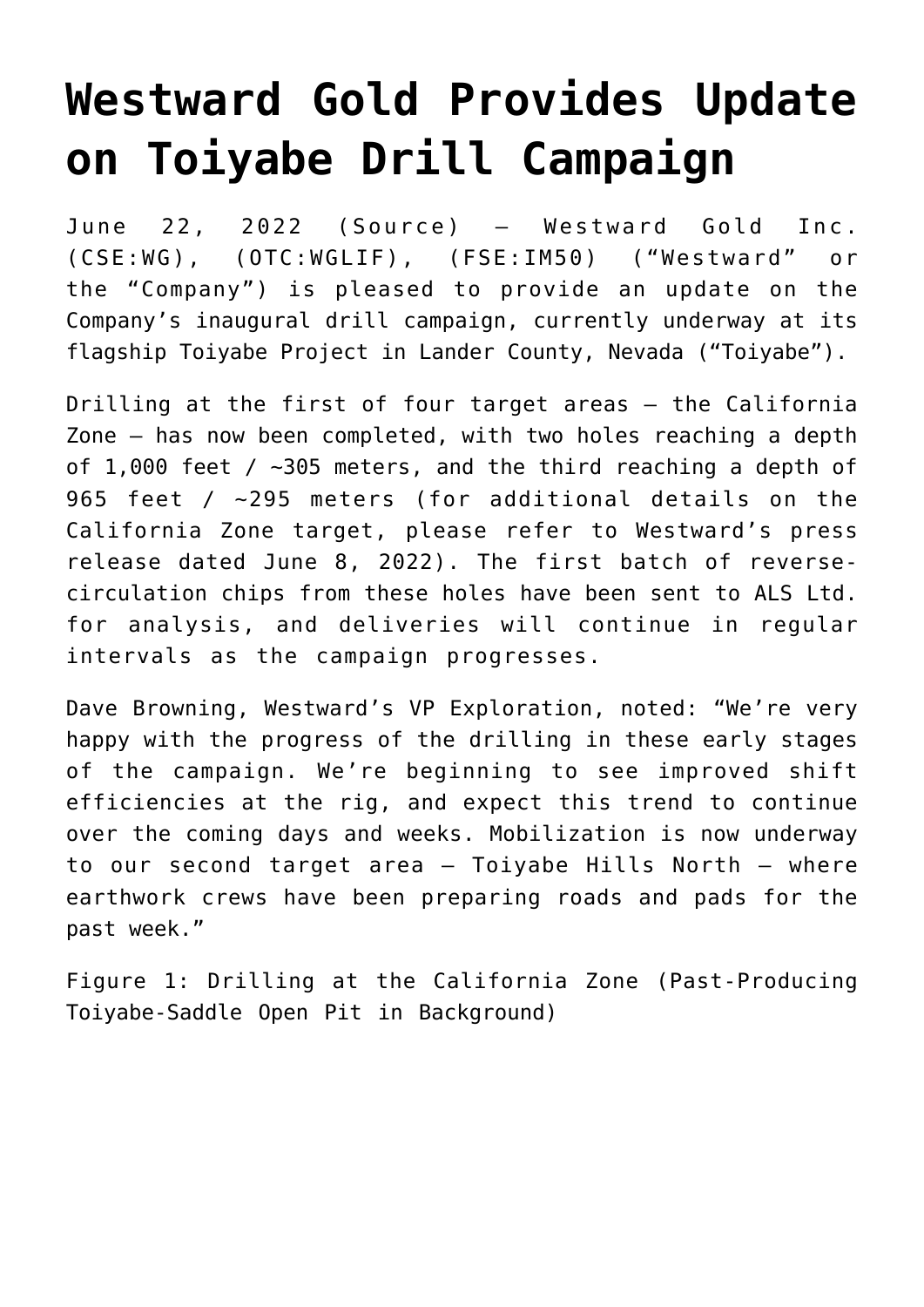

Toiyabe Hills North Target Area

The Company's second target area (Toiyabe Hills North) is situated to the east of the historical resource estimate at Toiyabe (~173 koz at 1.2 g Au/t)(1) (the "Historical Estimate"), approaching the boundary between Toiyabe and the Turquoise Canyon Project (also controlled by Westward). The four planned drillholes in the area will be collared in goldin-soil anomalies, which trend southeast from the Historical Estimate; this mineralization trend is also present at the California Zone and is repeated across the Company's ~39km2 land package. The target area has also shown elevated arsenic and mercury-in-soils (12 samples spaced 100 meters apart): arsenic – ranging from 23ppm to 210ppm; mercury – ranging from 90ppb to 220ppb. These elements are commonly associated with Carlin-type gold deposits in the region. Figure 2 below displays the approximate location of the four holes relative to the Historical Estimate, as well as the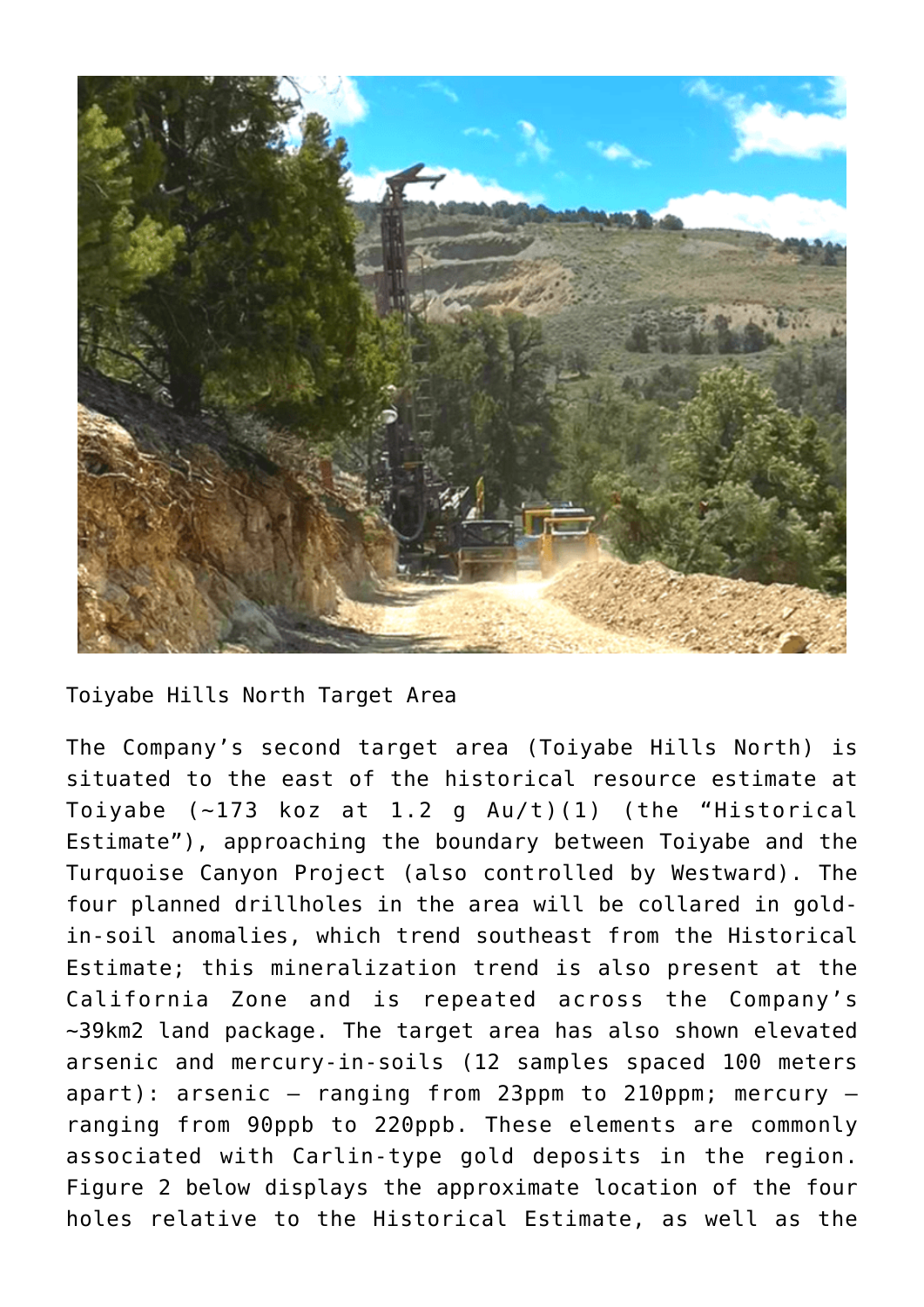Toiyabe Hills Fault (the "TH Fault"), a key feature which influenced target selection and is detailed further below.

Figure 2: 2022 Toiyabe Drilling – Toiyabe Hills North Target Area



Toiyabe Hills Fault

The TH Fault is a dike-filled structural corridor, and is pervasively altered along the ~1.8km northeast strike length identified to date (~90m wide). Examples include Figure 3 below, which shows quartz stockwork breccia, and Figure 4, a target drill site cut exposing a clay-altered and oxidized igneous dike within the fault zone. The TH Fault is a key geological feature in the area, and the primary influence on the Company's target selection. The TH Fault was first identified and mapped as part of Westward's 2021 field program, and based on the Company's review of available historical data, it was not tested in prior drill campaigns. Jasperoid (decalcified and silica-enriched lower-plate carbonate rock) is present along the fault strike; this alteration feature is commonly associated with Carlin-type gold deposits.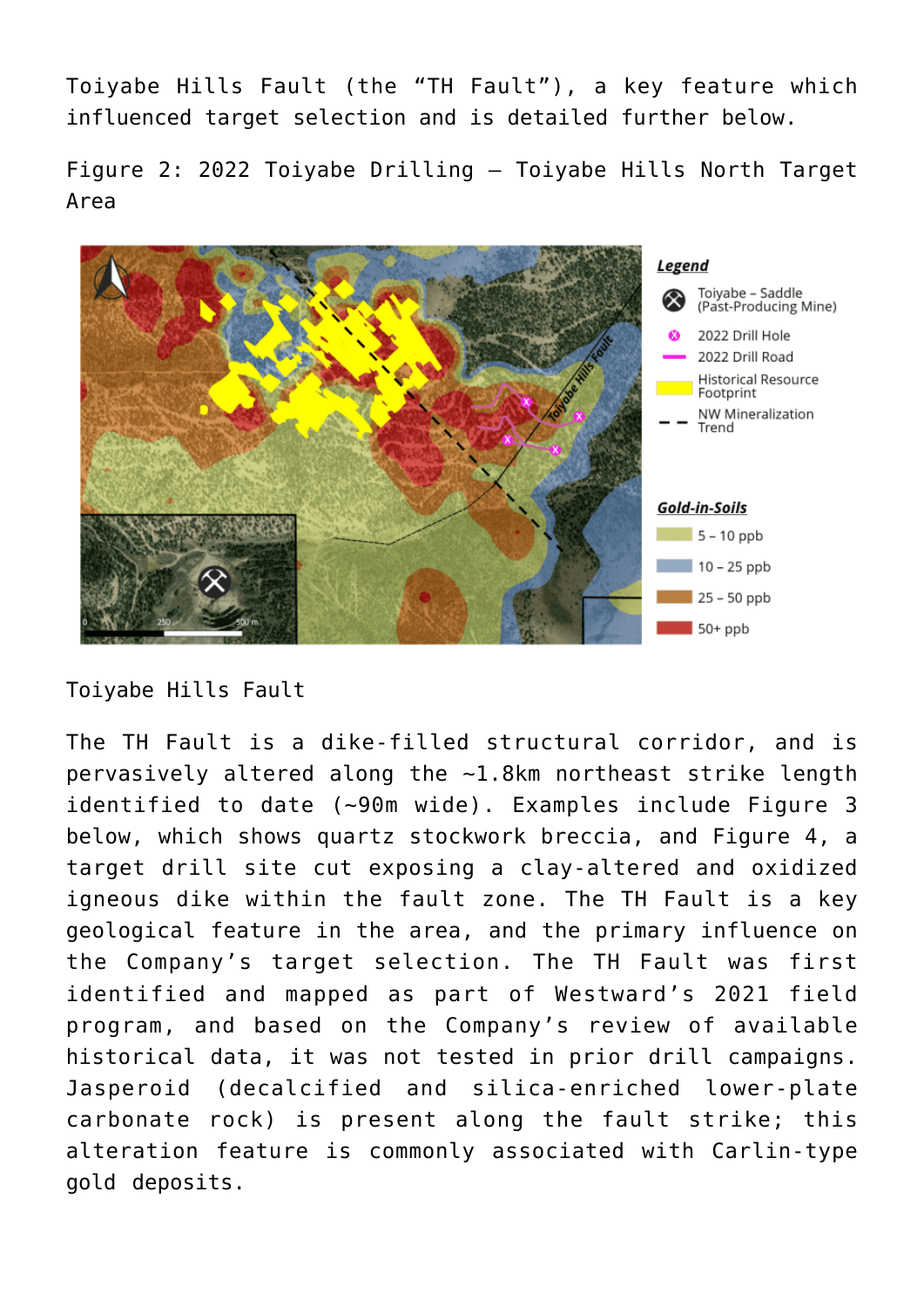Figure 3: TH Fault – Quartz Stockwork Breccia



Figure 4: Target Drill Site Cut Exposing a Clay-Altered and Oxidized Igneous Dike within the TH Fault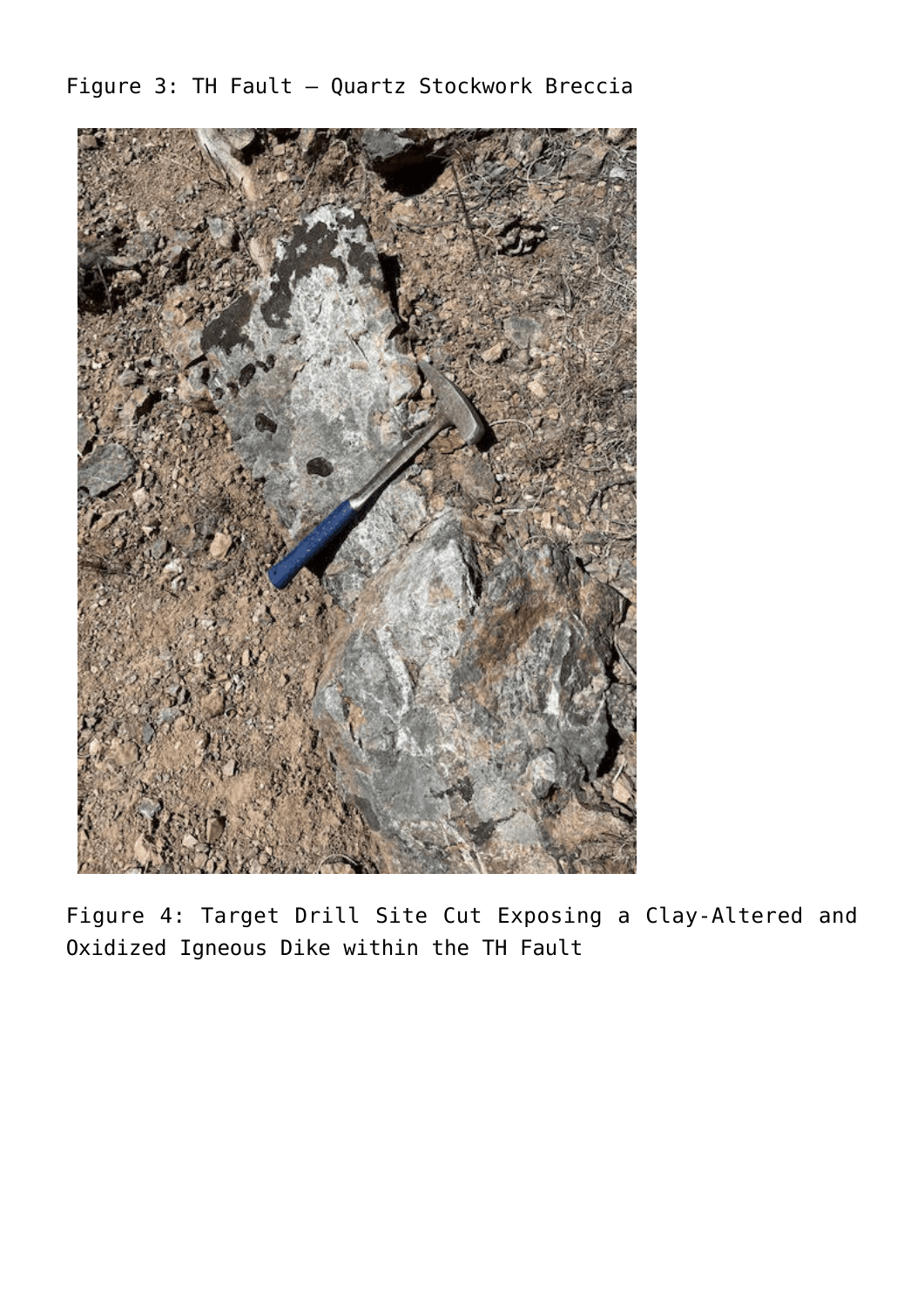

It is believed that the TH Fault extends northeast from the northernmost open pit at the past-producing Toiyabe Saddle Mine, and the structure (referred to in the context of that mine as the "401 Fault") was a key mineralization control for that deposit(2), and the fluid pathway controlling the observed igneous dikes and Carlin-style alteration. An induced-polarization study completed in 2021 identified anomalies which suggest the TH Fault / 401 Fault also intersects faults associated with the Historical Estimate. Investigating this structure – which may have played a vital role in the deposition of gold in the broader area – is one of the main goals of Westward's 2022 drill campaign, and will inform future targeting efforts.

(1) Source: NI 43-101 Technical Report, American Consolidated Minerals Corporation, Prepared by Paul D. Noland, P. Geo., May 27, 2009 (the "2009 Technical Report"). A qualified person has not done sufficient work to classify the historical estimate at Toiyabe (the "Historical Estimate") as current mineral resources and Westward is not treating the Historical Estimate on Toiyabe as a current mineral resource, as defined in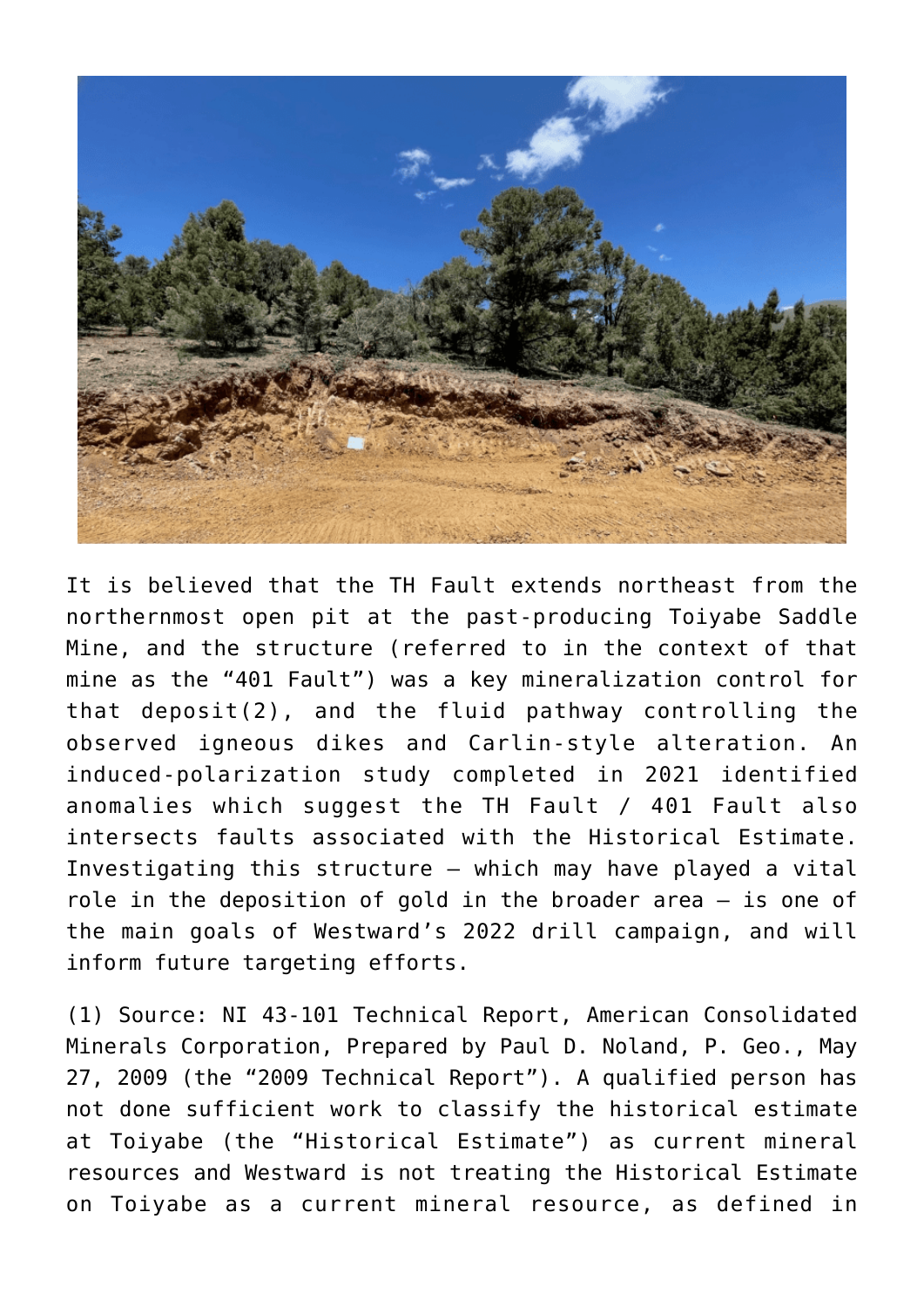National Instrument 43-101 – Standards of Disclosure for Mineral Projects ("NI 43-101"). The Historical Estimate was calculated using mining industry standard practices for estimating Mineral Resource and Mineral Reserves (2005) which was prior to the implementation of the current CIM standards for mineral resource estimation (as defined by the CIM Definition Standard on Mineral Resources and Ore Reserves dated May 10, 2014). The key assumptions, parameters and methods used to prepare the Historical Estimate on Toiyabe are described in the 2009 Technical Report. While Westward considers the Historical Estimate on Toiyabe disclosed in this news release to be relevant to investors, it cautions readers that it should not be unduly relied upon in drawing inferences on the mineralization on Toiyabe, as additional work is required to upgrade or verify the Historical Estimate as a current mineral resource. This additional work includes (but may not be limited to): re-sampling and re-assaying of available core and/or pulps, verification of assay certificates and digital assay data, verification of select drill hole collars, review and verification of drill hole geologic logs versus the preserved core and RC cuttings, incorporation of AuCN assays to provide a general understanding of metallurgical characteristics, review and verification of mineralization controls and modelling techniques.

(2) Source: "Geology and Gold Mineralization at the Toiyabe Project, Lander County, Nevada", by Gavan Heinrich, published in the Annual Report for the Center for Research in Economic Geology, December 1998.

## **Qualified Person**

The technical information contained in this news release was reviewed and approved by Steven R. Koehler, Technical Advisor to the Company, who is a Qualified Person under National Instrument 43-101 – Standards of Disclosure for Mineral Projects. Mr. Koehler is a Certified Professional Geologist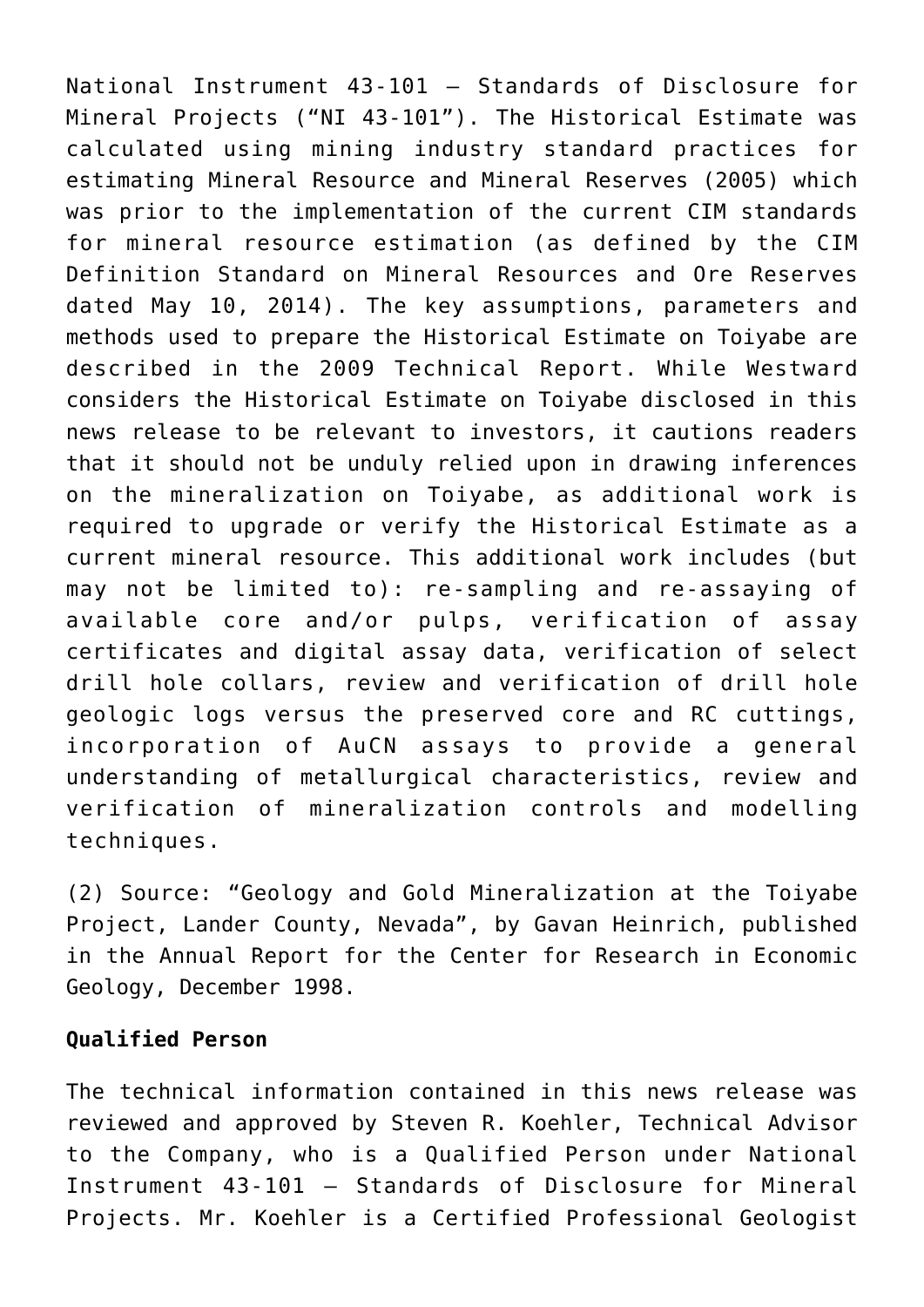(CPG) through the American Institute of Professional Geologists (AIPG).

## **About Westward Gold**

Westward Gold is a mineral exploration company focused on developing the Toiyabe, Turquoise Canyon, and East Saddle Projects located in the Cortez Hills area of Lander County, Nevada. From time to time, the Company may also evaluate the acquisition of other mineral exploration assets and opportunities.

## **For further information contact:**

Colin Moore President, CEO & Director Westward Gold Inc. colin@westwardgold.com Tel: +1 (647) 403 0391

www.westwardgold.com

The Canadian Securities Exchange has neither approved nor disapproved the contents of this news release. The Canadian Securities Exchange does not accept responsibility for the adequacy or accuracy of this news release.

This news release contains or incorporates by reference "forward-looking statements" and "forward-looking information" as defined under applicable Canadian securities legislation. All statements, other than statements of historical fact, which address events, results, outcomes, or developments that the Company expects to occur are, or may be deemed, to be, forward-looking statements. Forward-looking statements are generally, but not always, identified by the use of forwardlooking terminology such as "expect", "believe", "anticipate", "intend", "estimate", "potential", "on track", "forecast", "budget", "target", "outlook", "continue", "plan" or variations of such words and phrases and similar expressions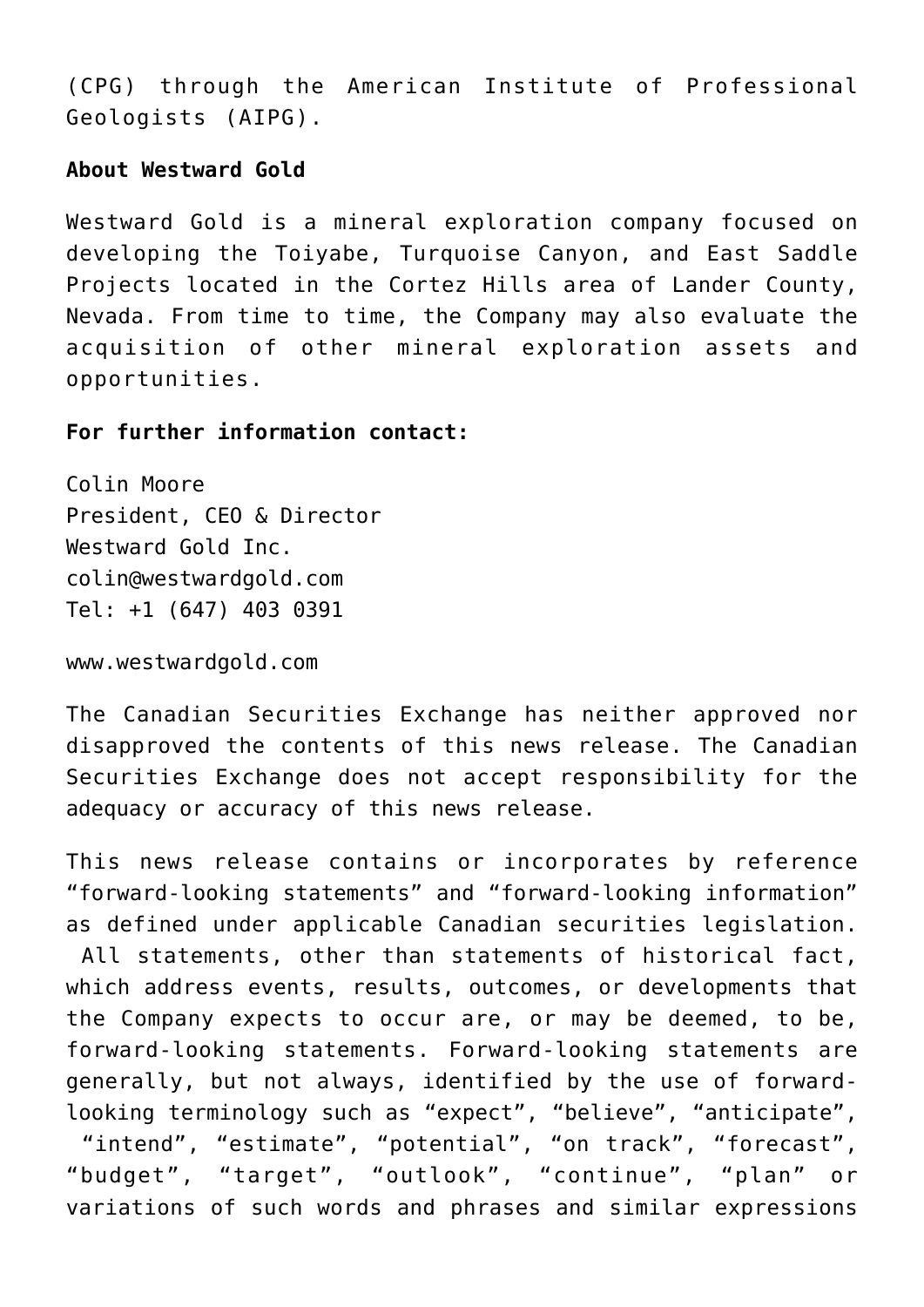or statements that certain actions, events or results "may", "could", "would", "might" or "will" be taken, occur or be achieved or the negative connotation of such terms.

Such statements include, but may not be limited to, information as to strategy, plans or future financial or operating performance, such as the Company's expansion plans, project timelines, expected drilling targets, and other statements that express management's expectations or estimates of future plans and performance.

Forward-looking statements or information are subject to a variety of known and unknown risks, uncertainties and other factors that could cause actual events or results to differ from those reflected in the forward-looking statements or information, including, without limitation, the need for additional capital by the Company through financings, and the risk that such funds may not be raised; the speculative nature of exploration and the stages of the Company's properties; the effect of changes in commodity prices; regulatory risks that development of the Company's material properties will not be acceptable for social, environmental or other reasons, availability of equipment (including drills) and personnel to carry out work programs, that each stage of work will be completed within expected time frames, that current geological models and interpretations prove correct, the results of ongoing work programs may lead to a change of exploration priorities, and the efforts and abilities of the senior management team. This list is not exhaustive of the factors that may affect any of the Company's forward-looking statements or information. These and other factors may cause the Company to change its exploration and work programs, not proceed with work programs, or change the timing or order of planned work programs. Additional risk factors and details with respect to risk factors that may affect the Company's ability to achieve the expectations set forth in the forwardlooking statements contained in this news release are set out